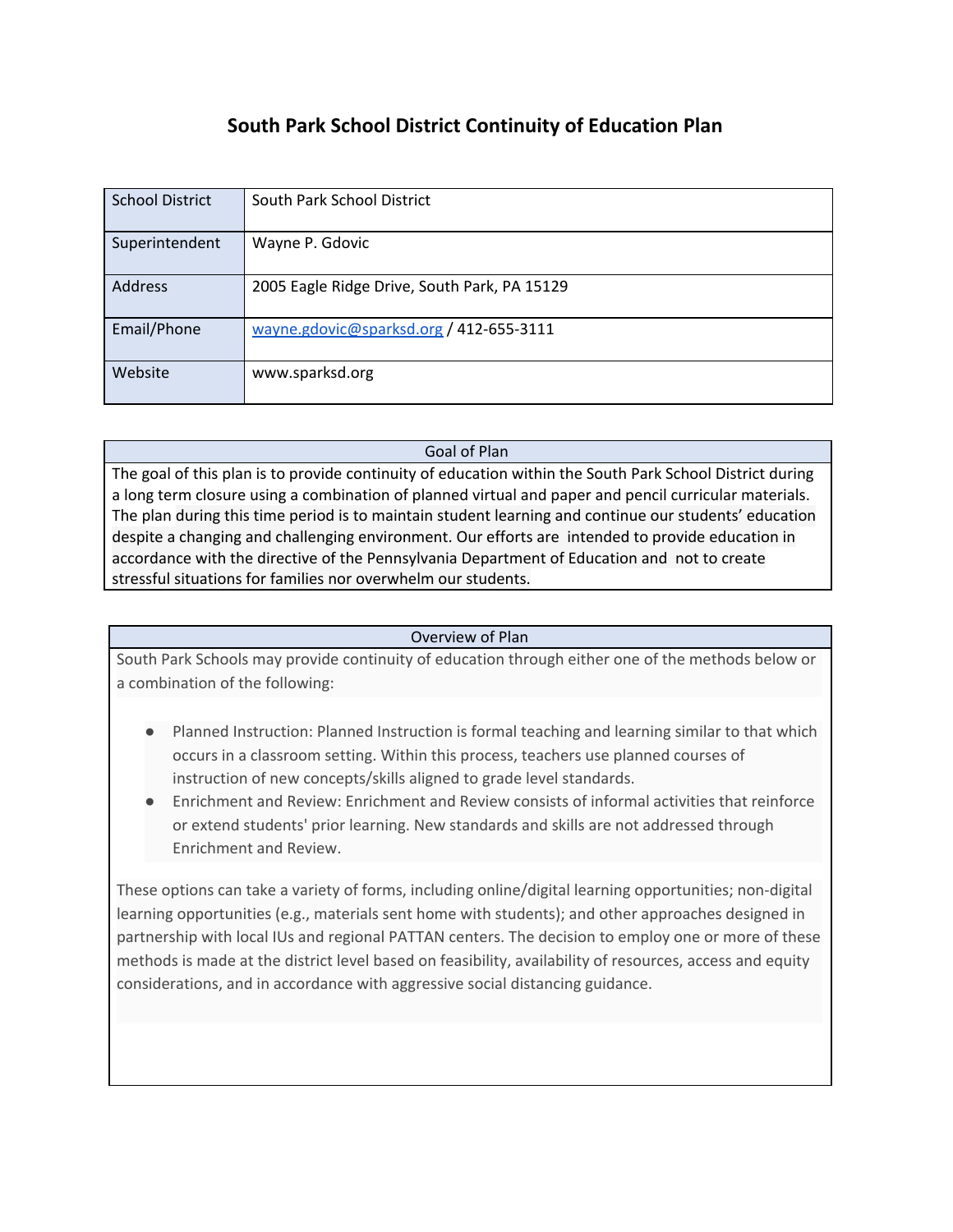The South Park School District will first utilize the Pennsylvania Department of Educations plan for( 5) five Flexible Instructional Days. These days will be utilized intermitetly during the initial 10 day mandatory closure to allow the district to make any necessary changes to better enhance instruction and to get students both exposed to continuing education and develop a set routine. The information related to the first (5) Five Flexible Instructional Days is listed below:

The flexible instructional day will be used in place of a school day that has been cancelled in advance due to extreme cold and/or emergency situations (utility outages, Inclement weather, threats). Staff will report as directed on these days. In the event of a mandatory closing through an emergency declaration, staff will provide these services from home utilizing email, phone messages, or virtual platforms for communication. Students in grades Kindergarten through second grade will complete learning activities and assignments provided by the teacher at home in advance of the cancelled day.

The on-line delivery method will be through Google Classroom unless an alternate method was established with the teacher or administration prior to the closure. The hard copy lesson will follow the following steps:

- 1. In advance of the first possibility of a cancellation, teachers will create and distribute a project based learning experience. This lesson will already be complete with appropriate accommodations, modifications and specially designed instruction for those students that require that level of need.
- 2. The lessons will be updated to keep the project up to date with their academic timeline.
- 3. This Project Based Lesson would not need an extensive use of the internet. Those students that do not have internet will be provided with a print copy of the site or sites that were to be used as a part of the lesson as well as resources for free wifi hotspots and free internet providers.
- 4. These lessons will be sent home prior to potential cancelations. The parents will be notified of the lesson and how the flexible day experience will work. They are to hold on to the Project Based Lesson for that day that they receive notice of a flexible instructional day. This will also give parents the opportunity to be proactive with the lesson/project if they so choose. The ability to be proactive is also a benefit to parents so they do not have to consider the issue of day care and academic needs are being met on that same day.

Staff in grades 3-12 will manage and implement their lesson using a digital platform. Staff will report to their assigned building or directed to attend another building in the district to provide support and instruction to the students. In response to the Governor's directive, staff will work from home at this time. For grade levels without a one to one device, staff will be available via email or phone to provide support and answer any questions. There will be a nurse available by email to answer questions during school hours for each building. Additionally, Special education teachers will provide support or adaptations to ensure the IEP is being followed.

Using either method, students will have three days to complete the required learning activities and assignments. Attendance will be taken using a google form and can also be taken when the child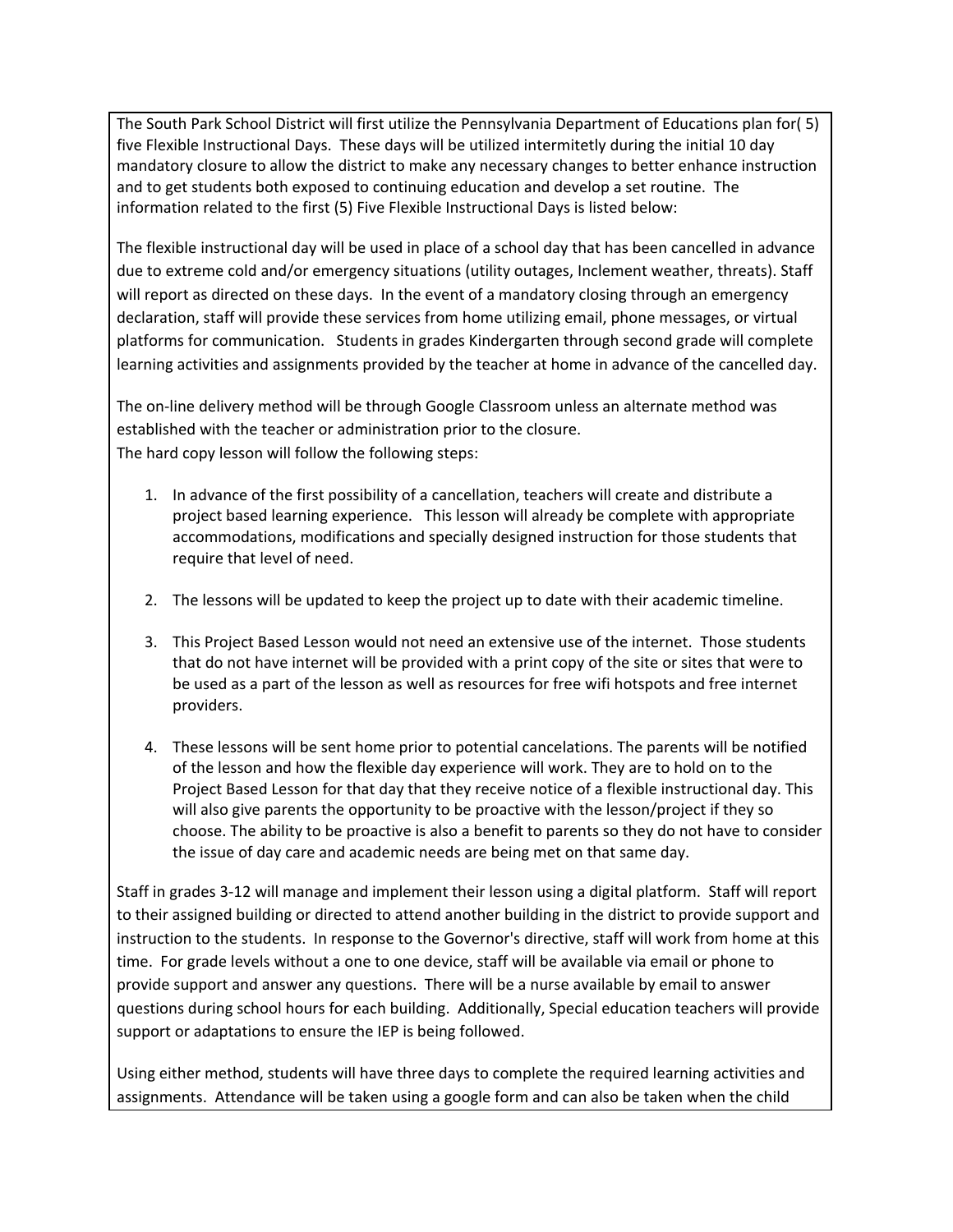submits the assignments to the teachers. If students have a pre-arranged absence or are ill on the flexible instructional day the parent must still submit an excuse within three (3) days of returning to school and the learning activities and assignments must be completed just as if it were any other absence from school.

Students will be required to sign in for attendance using the google form on the website or provide a parent signed attendance form with their assignments when they return to school. Students in grades 3-12 will work on their assignments via google classroom using their one to one device. Students in grades K-2 or students without internet access can utilize teacher created lessons (project based learning assignments) that will be available on the flexible instructional day or will be posted on the district website on that day. Students will be required to sign in for attendance using the google form on the website or provide a parent signed attendance form with their assignments when they return to school. If a student has a pre-arranged absence or they become ill on the flexible instructional day the parent must still submit an excuse to the office within three (3) days of returning to school.

If the closure continues beyond the (5) Flexible Instructional Days the district will move to virtual instruction for grades 3-12 and will provide resources and curricular materials to Kindergarten through second grade to the best of our ability making a good faith effort to provide as much instruction and learning as possible during any long term closure.

**Expectations for Virtual Learning beyond the 5 FID days for Teaching and Learning**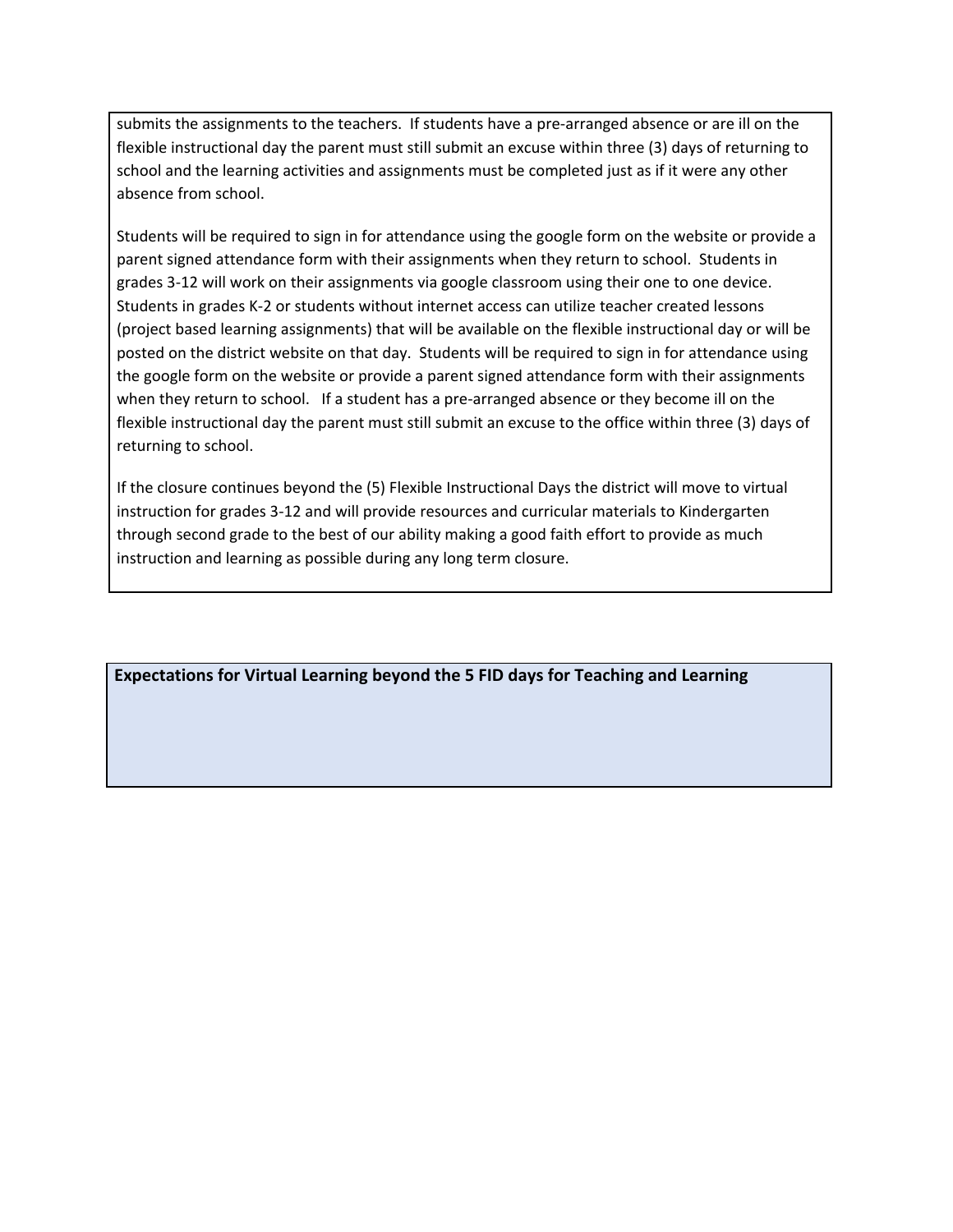## **Elementary:**

Over the past few weeks we have seen great changes in the landscape of education including right here at home. Times are difficult but there have already been so many silver linings. Our community has grown in love and respect for one another. We have had several storytime events with the community as well as parent discussions about the future of education and how this event will impact all of us. These are things that may have never occured if it wasn't for our current situation.

One of the greatest lessons we can teach our children is to not be afraid of change. Change brings about growth and can issue new experiences that make us who we are and who we will become. This experience is a teachable moment for all of us. We need to embrace the moment and use it to our advantage.

Over the foreseeable future, we will all engage in virtual school. Grades 3-4 will utilize Google Classroom as their primary platform, while K-2 will use online or hard copy workbooks. The teachers have been working diligently preparing for these virtual days. They are growing as educators through this experience as well. I cannot be more proud of our SPEC staff. They are spectacular at being flexible, being able to change, and learning from that change to better themselves and our students.

The instructional framework is attached below. For those students and families that are unfamiliar with this Google classroom, simply log in to your Chromebook, click Google Chrome icon for the Google Homepage, click on the "waffle" (pattern of 9 dots in the upper right-hand corner) and click on the icon labeled "Classroom." It should then display all of the classes that students have been invited to. Finally, just click on the highlighted "Accept" button. Again, many of the students are already utilizing Google Classroom and may already be enrolled in various classes. In the next few days, 3rd and 4th graders will be receiving an additional Google Classroom invitation for their specials classes. Please follow the above directions to accept the class.

### **Teacher availability:**

Teachers will be available by email during the typical instructional day. Please be patient while waiting for a response. In addition to traditional methods of communication teachers may opt for virtual class time where students can join up on a video chat to discuss classwork, enrichment, remediation and other issues that may arise that would need a video system to discuss. These virtual sessions may occur on Tuesdays and Thursdays. Please check with your teacher for more information on these "virtual office hours"

## **Information for K-2**

Students that do not have access to a device or internet will be given a hard copy of the workbook from which lessons will be shared. There will need to be arrangements made for the pick and/or delivery of the hard copy book. The school will reach out to those that we find do not have any service or devices based on the teacher phone calls and our knowledge of individual situations. For those that have email, the workbook will be shared through an attachment. The workbook can be either printed or simply viewed on a device. The student can work through the book as per the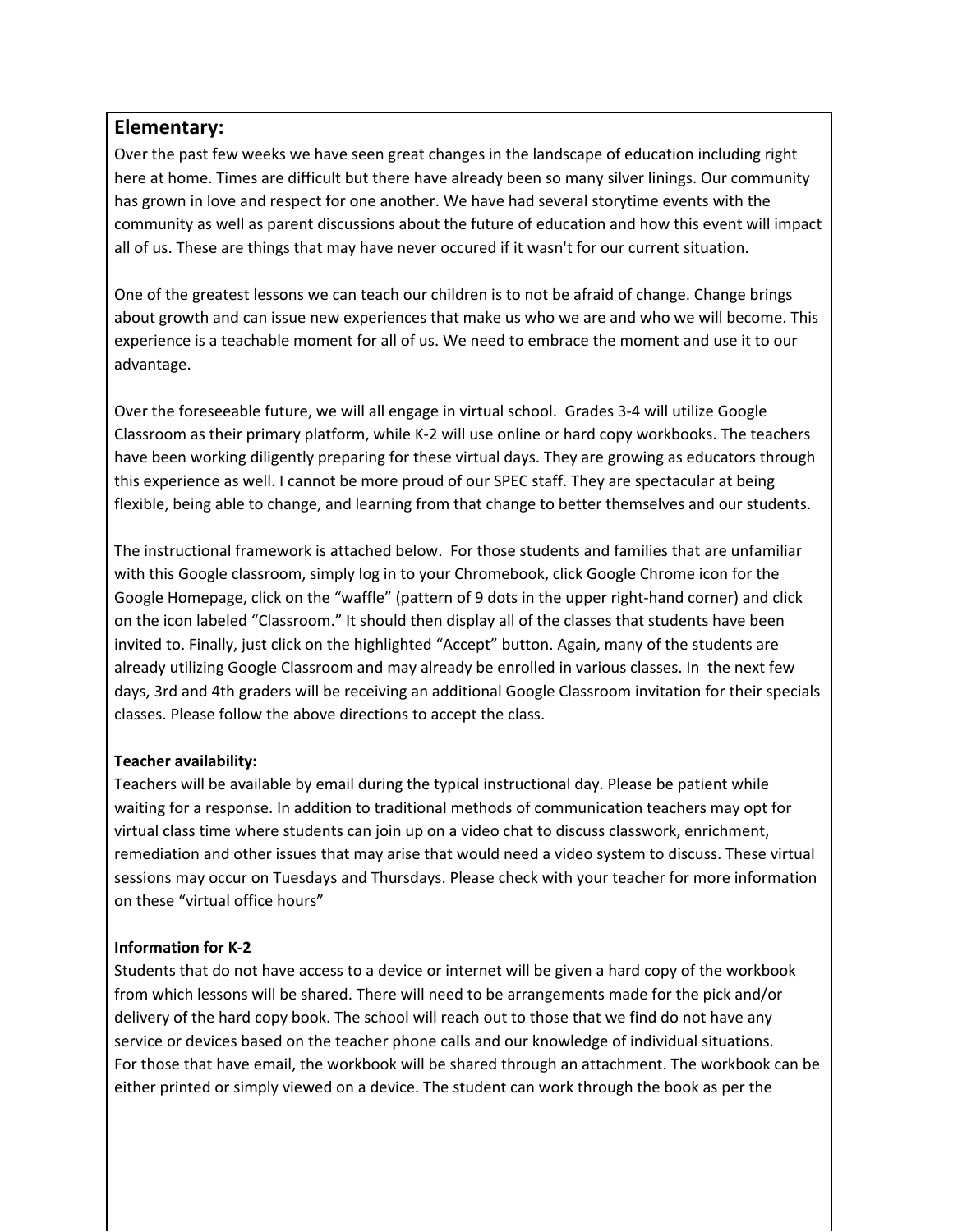teachers lessons and simply use another sheet of blank paper to work through the problems from the online attachment. There is no need to print the workbook if that is not possible.

## **Grading/Assessment**

## **K-2**

Workbook pages/ answer sheets will not be collected. If the parent/teacher wishes for the information to be sent then a picture of the worksheet page/ answer sheet may be sent via email. Grading will not be possible but feedback on work completed would be available at the parents/teachers request.

## **3-4**

Digital work completed will be turned in as it has been for FID days as well as the typical usage of Google classroom in the school.

We all understand the odd situation we find ourselves in. From the superintendent to the principal to the teachers, we are all here to help and support you with this experience. We are always just a fingertip away if you need any one of us.

Dr. L. Robert Furman

## **Tuesday, March 31**

FID Day 4 StoryTime with Dr Furman 7pm Facebook Live [www.facebook.com/FurmanEdu/](http://www.facebook.com/FurmanEdu/)

## **Wednesday, April 1**

FID Day 5

## **Thursday, April 2**

Virtual Day 1

- Grades 3-4: All information, content and activities will be in your Google Classroom
- Assignment dates due will be determined by the teacher.
- K-2: You should have received either through email, Class Dojo or Classtag the virtual day activities from your teacher(s)
- Special: Art
- StoryTime with Dr Furman 7pm Facebook Live [www.facebook.com/FurmanEdu/](http://www.facebook.com/FurmanEdu/)
- **Friday, April 3**

Virtual Day 2

- Grades 3-4: All information, content and activities will be in your Google Classroom
- Assignment dates due will be determined by the teacher.
- K-2: You should have received either through email, Class Dojo or Classtag the virtual day activities from your teacher(s)
- Special: Library

## **Saturday April 4**

● StoryTime with Dr Furman 7pm Facebook Live [www.facebook.com/FurmanEdu/](http://www.facebook.com/FurmanEdu/)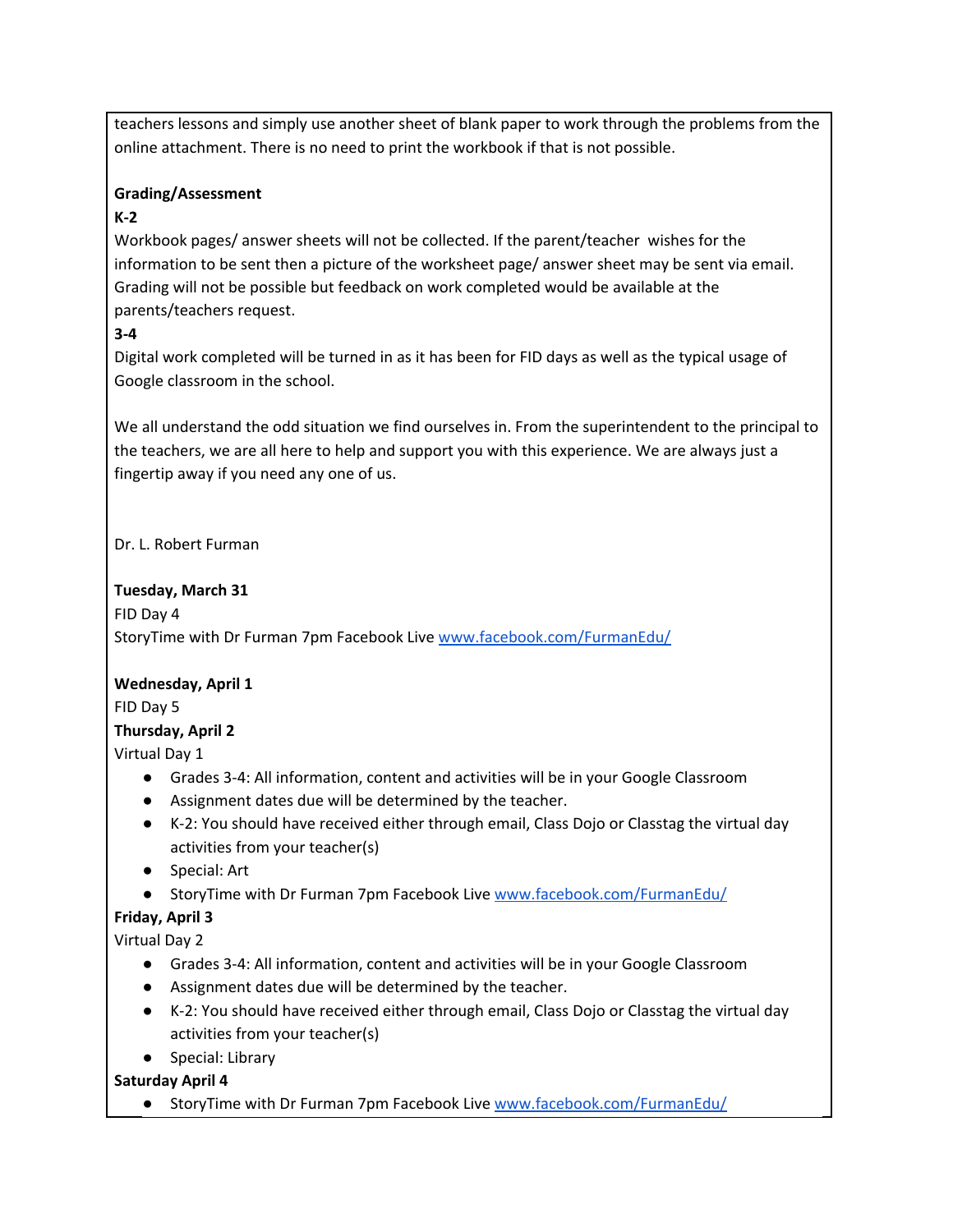### **Monday, April 6**

## Virtual Day 3

- Grades 3-4: All information, content and activities will be in your Google Classroom
- Assignment dates due will be determined by the teacher.
- K-2: You should have received either through email, Class Dojo or Classtag the virtual day activities from your teacher(s)
- Special: Music
- StoryTime with Dr Furman 7pm Facebook Live [www.facebook.com/FurmanEdu/](http://www.facebook.com/FurmanEdu/)

## **Tuesday, April 7**

Virtual Day 4

- Grades 3-4: All information, content and activities will be in your Google Classroom
- Assignment dates due will be determined by the teacher.
- K-2: You should have received either through email, Class Dojo or Classtag the virtual day activities from your teacher(s)
- Special: Gym

## **Wednesday, April 8**

- 3-4 All information, content and activities will be in your Google Classroom
- Assignment dates due will be determined by the teacher.
- K-2 You should have received either through email, Class Dojo or Classtag the virtual day activities from your teacher(s)
- Special: Technology
- StoryTime with Dr Furman 7pm Facebook Live [www.facebook.com/FurmanEdu/](http://www.facebook.com/FurmanEdu/)

*This pattern will continue into the foreseeable future. Continue to follow the Framework below as needed.*

## **K-4 Instructional Framework Continuity of Education**

## **Student Role (Grades K-2)**

- Gather your hard copy or online workbook
- Attendance will not be digitally mandatory for K-2. Attendance information will be garnered from assignments.
- Ask your parents to read the day's work from either their email, Class Dojo or Class Tag
- Work through the day's' activities

## **Student Role (Grade 3-4)**

- Access Google Classroom
- Assignment dates due will be determined by the teacher.
- Record your attendance for the day on the provided Google Form by 10 am
- Pick your teacher's class according to the schedule for the day to see what they have waiting for you. This will include primary teachers, specials, and any additional teachers you may have throughout a typical day.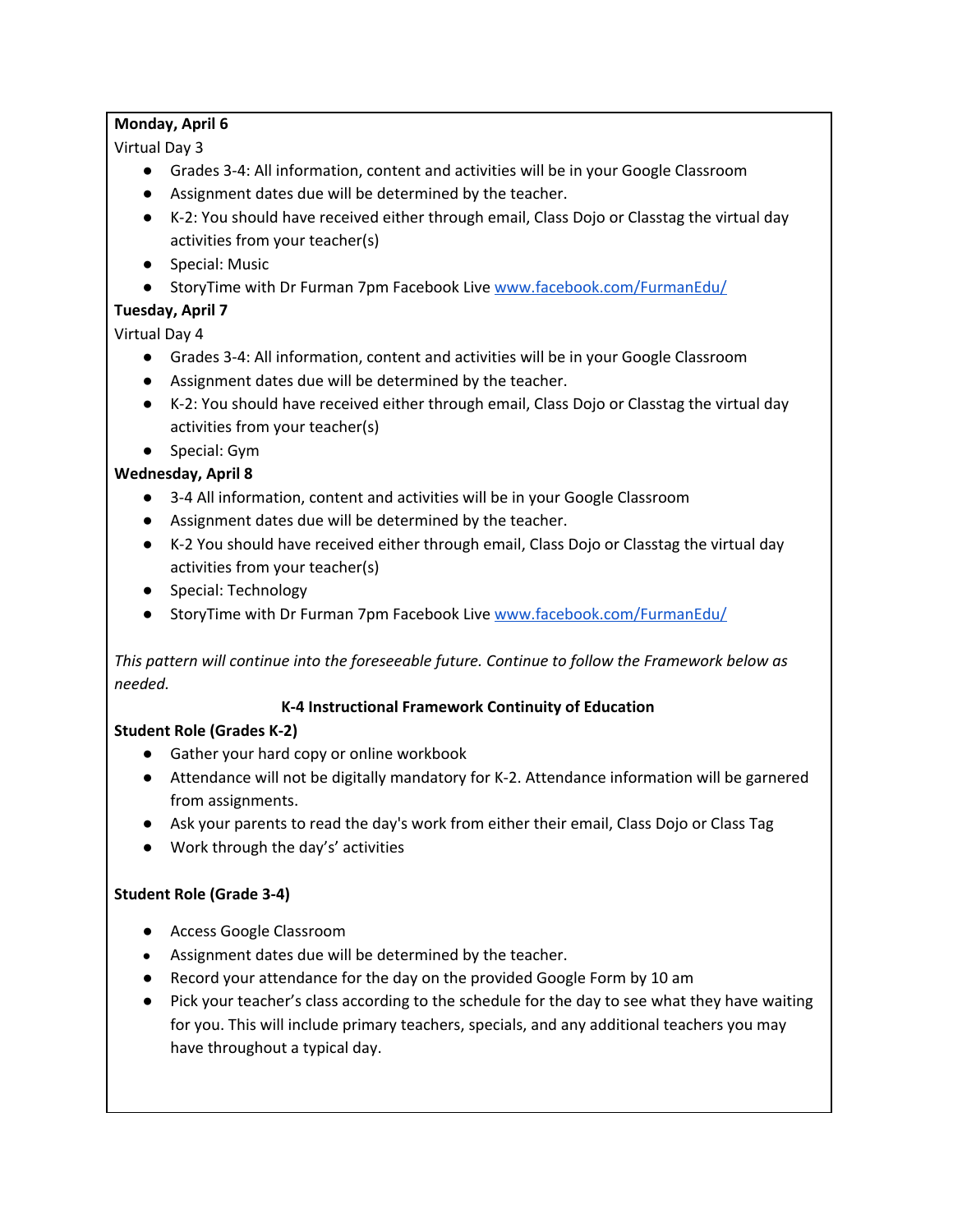#### **Parent Role:**

- Assist your child in accessing their Google Classroom or gathering their hard copy or virtual workbook.
- (Grades 3-4) Be sure your child records their daily attendance and help as needed
- Promise to support your child in the completion of online coursework.
- Contact your child's teacher(s) if you need assistance with anything. Office hours are designed to support you with home learning. Our faculty and staff are here for you!

#### **Teacher Role:**

- Create lessons and add them to the corresponding Google Classroom or hard copy/virtual workbook according to the Instructional Schedule.
- The lesson itself and any extension work related to the lesson should not exceed 20 minutes per subject.
- Be available to support families and students by phone or email during "Office Hours."
- Contact the family of any students not engaged in learning activities.

#### **Teacher Office Hours:**

Office Hours will be determined by each teacher. There will be both AM and PM times available on Tuesday and Thursdays. If you would need immediate assistance on a day where office hours are not available you may still email the teacher/principal at any time.

#### **Virtual Instructional Schedule**

Students are expected to work through all the materials given by the teacher on a daily basis. Primary subject focus is Reading and Math. Specials Schedule is as follows:

Thursday, April 2 - Art Friday, April 3 - Library Monday, April 6 - Music Tuesday, April 7 - Gym Wednesday, April 8 - Technology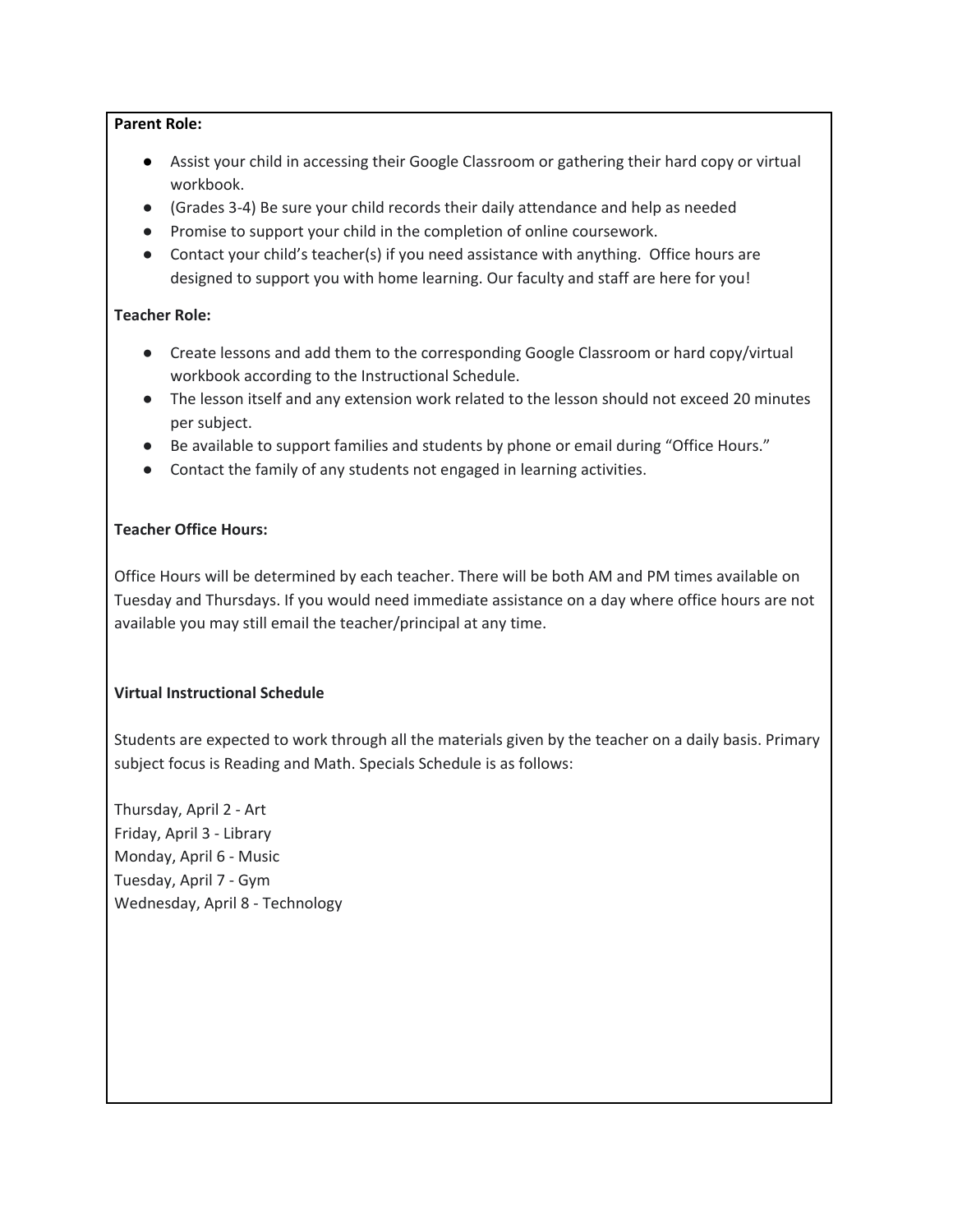## **Middle School:**

 The South Park Middle School is committed to persevere and provide meaningful learning opportunities for all students during this challenging time. As a result, we have been tasked to address these challenges by developing a plan that will allow for a continuity of education for your children. These unexpected challenges have caused us to make the necessary transition from a traditional instructional environment to an online instructional environment. The school district administration has developed an online education model for our students that will be implemented beginning on April 2, 2020 and continuing until it is safe for our students and staff to return to school.

Here at the middle school, we have been working diligently to ensure that this continuity of education plan is being implemented with fidelity. Our goals for the education plan consist of:

- Providing learning opportunities that will allow students to develop essential skills and acquire content knowledge while understanding the circumstances that they and their family may be experiencing at this time. Our goal is to not create more stress on our students and families.
- Providing support for our students and families as we transition into the online model. Pertaining to academics, it is important to stress that we are starting with the basics, and we will enhance the rigor as our students acclimate to the virtual instruction.

#### **Student Expectations for Virtual Instruction**

- Students will be expected to **login daily by 10:00 am for attendance** purposes. If there are extenuating circumstances why this is not feasible, please contact the middle school office at 412-655-3111 extension 3001.
- **Google Classroom** will be utilized for instruction along with any other resources that accompany the facilitation of instruction for a particular class.
- Students should devote the appropriate amount of time per class as necessary to complete the assigned work for that day. For example, a blocked class (math and ELA) will require more time than a typical single class.
- All daily assignments will have an 11:59 pm deadline that day unless otherwise noted by the teacher of the course. Completion of assignments will be documented daily by teachers, and students are to adhere to these expectations to receive full credit. The grading of assignments and assessments will continue as normal, but may be subject to change in the future.
- **Teacher availability** is within the constraints of normal school hours. These hours are scheduled from 8:00 am to 3:00 pm. Email will be the mode of communication. Please understand that there may be a delay in response from the teacher based on the number of inquiries.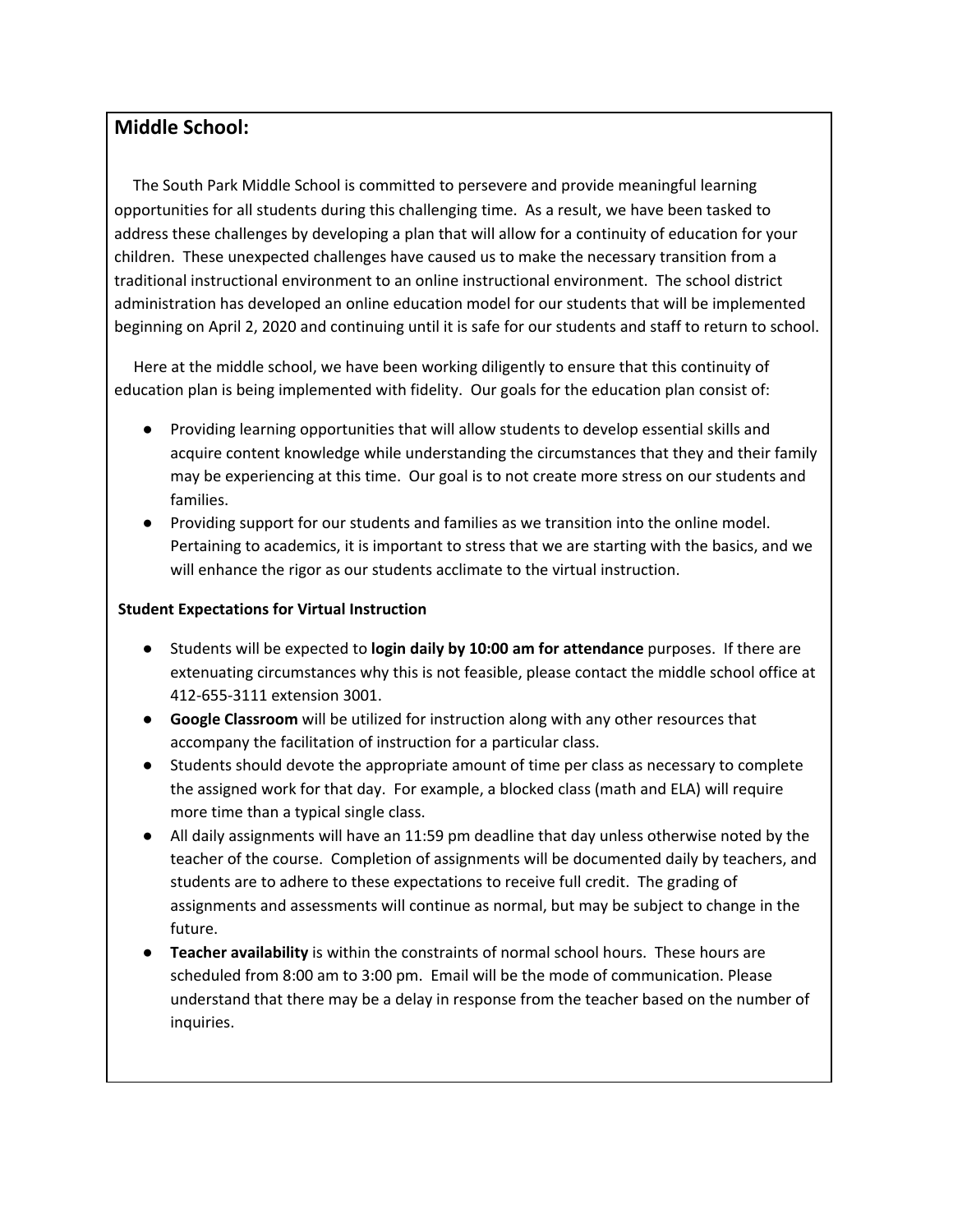#### **Communication**

Communication is highly encouraged between the home and school. Please do not hesitate to reach out to your child's teachers, counselor or principals to inquire about any questions or concerns that you may have pertaining to the continuity of education. Email will be the preferred means of communication, but phone calls are encouraged for more urgent matters.

#### **Internet Access**

There are resources to keep families connected during this closure. Xfinity WiFi hotspots across the country will be available to anyone who needs them for free – including non-Xfinity Internet subscribers. There are hotspots located throughout South Park Township. For a map of Xfinity WiFi hotspots, visit [www.xfinity.com/wifi.](http://www.xfinity.com/wifi?fbclid=IwAR3Pzz3BZj1_Ardyn28jVRbjJYmnYcYw6NfQ79MyhVRPCsSLceZcmSQjfIA) Once at a hotspot, consumers should select the "xfinitywifi" network name in the list of available hotspots and then launch a browser.

Comcast also is offering new Internet Essentials customers two free months of internet service. Internet Essentials provides affordable internet at home for eligible households. For more information, call 1-855-8-INTERNET (1-855-846-8376).

Families without internet access are asked to call their child's school office and leave a voicemail with their child's name, grade, and homeroom teacher. A South Park administrator will reach out directly to those families.

#### **Chromebook Technical Assistance**

Students who need support with Chromebooks or accessing online resources, can submit a ticket through the "[Chromebook](http://helpdesk.sparksd.org/portal) Support" link under "Student Links" on each school website or they can [complete](http://track.spe.schoolmessenger.com/f/a/x3PF2r7NXRcJj0YN2P4tGg~~/AAAAAQA~/RgRgXc33P0QiaHR0cDovL2hlbHBkZXNrLnNwYXJrc2Qub3JnL3BvcnRhbFcHc2Nob29sbUIKAAB3mnxedCejq1IaS2V2aW4uTW9uYWdoYW5Ac3BhcmtzZC5vcmdYBAAAAAE~) a help desk ticket.

The South Park Middle School is committed to working with students and families to address any needs or concerns that may arise during this difficult time. It is important to be reminded that we are a strong and mighty family that will persevere and overcome any adversity.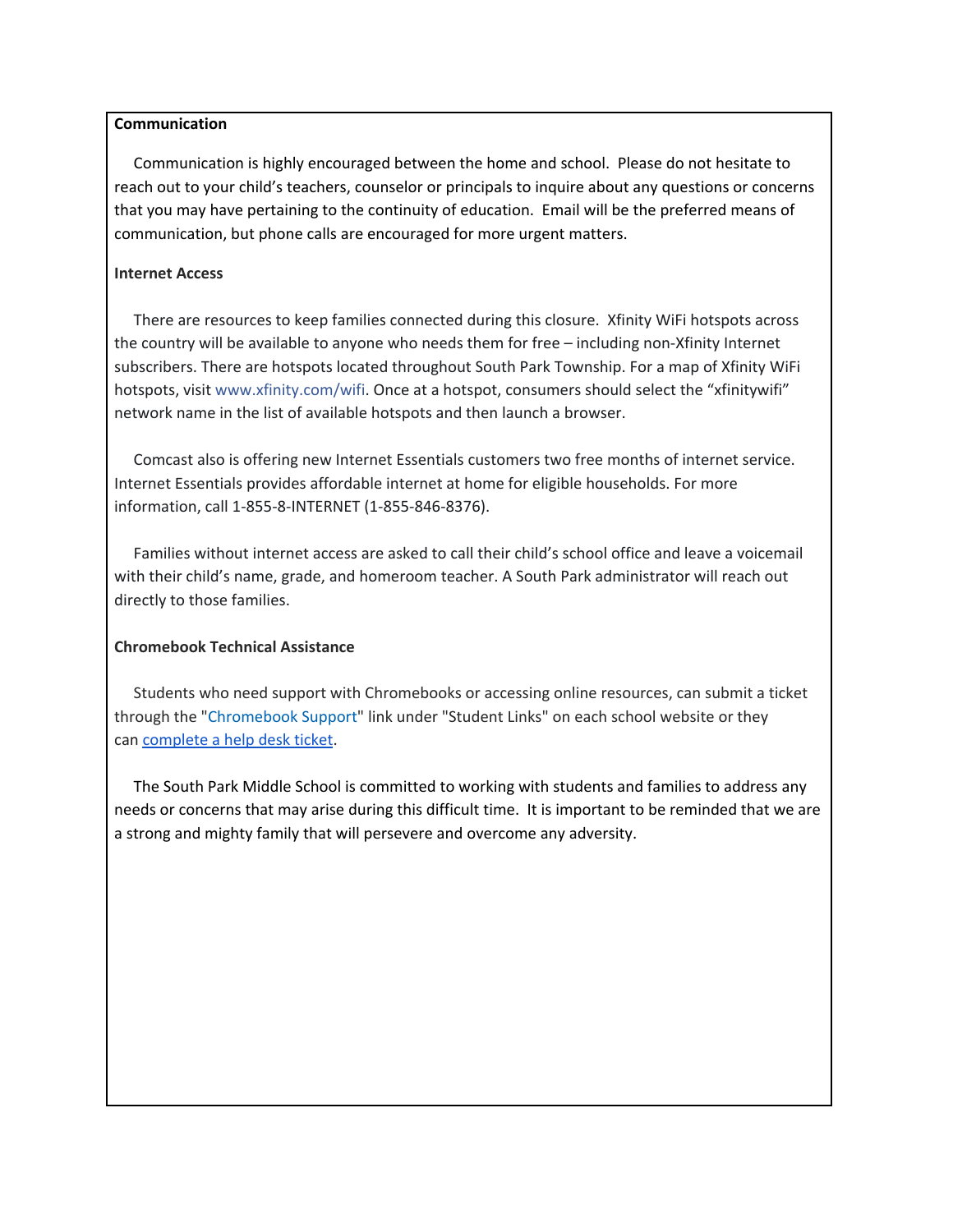## **High School:**

South Park High School is committed to providing meaningful learning opportunities for all students during this challenging time. These unexpected challenges have caused us to make the necessary transition from a traditional instructional environment to an online instructional environment. The school district administration has developed an online education model for our students that will be implemented beginning on April 2, 2020 and continuing until it is safe for our students and staff to return to school.

Our goals for the education plan consist of:

- Providing learning opportunities that will allow students to develop essential skills and acquire content knowledge while understanding the circumstances that they and their family may be experiencing at this time. Our goal is to not create more stress on our students and families.
- Providing support for our students and families as we transition into the online model. Pertaining to academics, it is important to stress that we are starting with the basics, and we will enhance the rigor as our students acclimate to the virtual instruction.

### **Student Expectations for Virtual Instruction**

- Students will be expected to **login daily by 10:00 am for attendance** purposes and complete a virtual attendance form. If there are extenuating circumstances why this is not feasible, please contact the high school office at 412-655-3111 extension 2000.
- **Google Classroom** will be utilized for instruction along with any other resources that accompany the facilitation of instruction for a particular class.
- Students should devote the appropriate amount of time per class as necessary to complete the assigned work for that day. Teachers will have different due dates for assignments just as in a traditional class setting. Students need to keep themselves organized.
- Completion of assignments will be documented daily by teachers, and students are to adhere to these expectations to receive full credit. The grading of assignments and assessments will continue as normal, but may be subject to change in the future. Regular % grades will be recorded during the virtual learning period. Students are expected to keep up with their studies and reach out to their teachers if they have any questions or run into any difficulties.
- **Teacher availability** is within the constraints of normal school hours. Email will be the mode of communication. Please understand that there may be a delay in response from the teacher based on the number of inquiries.

## **Communication**

Communication is highly encouraged between the home and school. Please do not hesitate to reach out to your child's teachers, counselor or principals to inquire about any questions or concerns that you may have pertaining to the continuity of education. Email will be the preferred means of communication, but phone calls are encouraged for more urgent matters.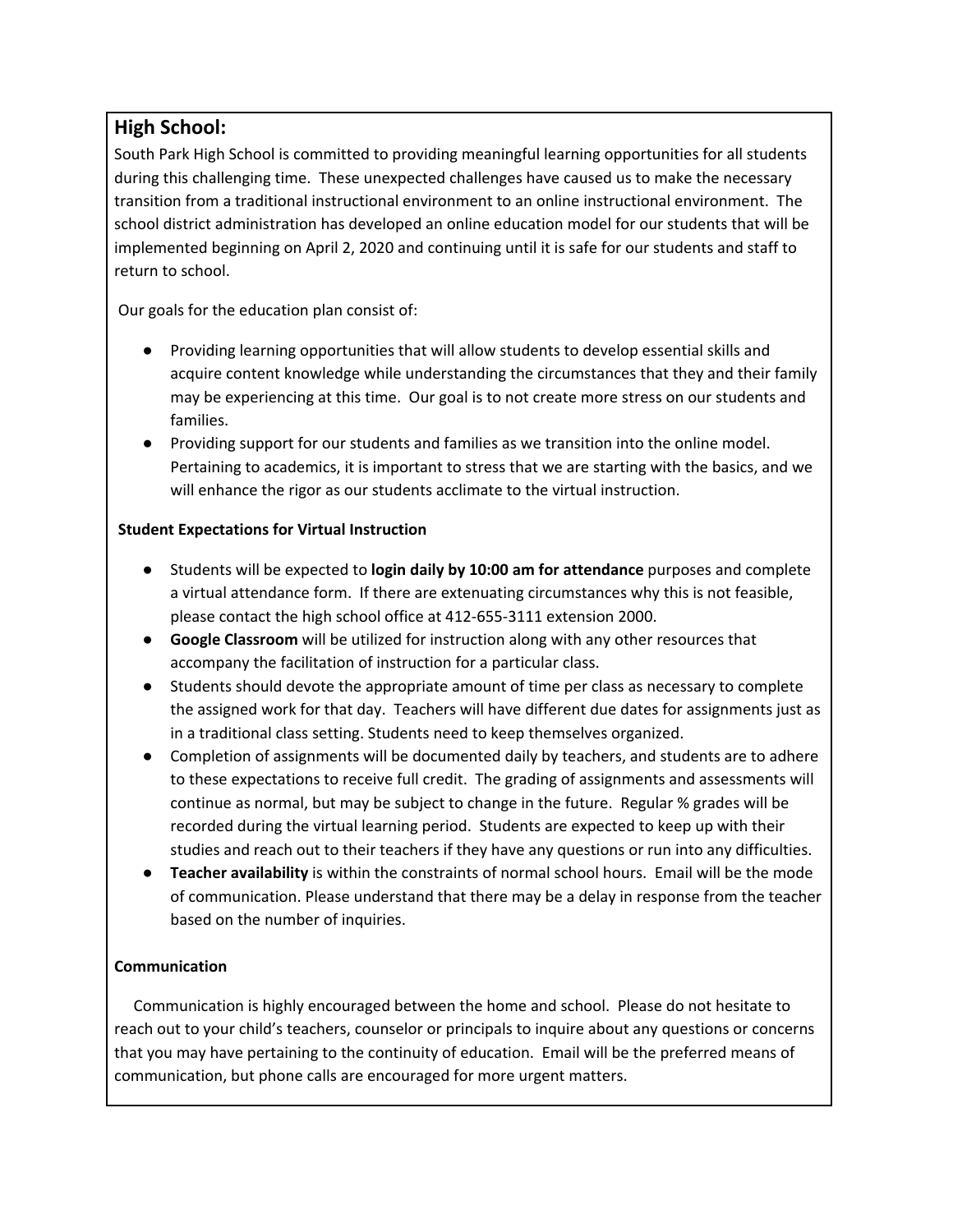#### **Internet Access**

Families without internet access are asked to call their child's school office and leave a voicemail with their child's name, grade, and homeroom teacher. A South Park administrator will reach out directly to those families.

#### **Chromebook Technical Assistance**

Students who need support with Chromebooks or accessing online resources, can submit a ticket through the "[Chromebook](http://helpdesk.sparksd.org/portal) Support" link under "Student Links" on each school website or they can [complete](http://track.spe.schoolmessenger.com/f/a/x3PF2r7NXRcJj0YN2P4tGg~~/AAAAAQA~/RgRgXc33P0QiaHR0cDovL2hlbHBkZXNrLnNwYXJrc2Qub3JnL3BvcnRhbFcHc2Nob29sbUIKAAB3mnxedCejq1IaS2V2aW4uTW9uYWdoYW5Ac3BhcmtzZC5vcmdYBAAAAAE~) a help desk ticket.

South Park High School is committed to working with students and families to address any needs or concerns that may arise during this difficult time. It is important to be reminded that we are a strong family that will persevere and overcome any adversity.

The following is a schedule that will allow students to organize their time and also allow for times when teachers may use video conferencing for instruction. This schedule avoids any overlap of instruction using that mode.

| P1             | 10:00-10:30                            |
|----------------|----------------------------------------|
| P2             | 10:30-11:00                            |
| P <sub>3</sub> | 11:00-11:30                            |
| P4             | 11:30-12:00                            |
|                |                                        |
|                | Lunch A 12:00-12:30                    |
| ВC             | 12:30-1:00                             |
| DE             | 1:00-1:30                              |
|                |                                        |
| AB             | 12:00-12:30                            |
|                | Lunch C 12:30-1:00                     |
| DE             | 1:00-1:30                              |
|                | -------------------------------------- |
| AB             | 12:00-12:30                            |
| CD             | 12:30-1:00                             |
|                | Lunch E 1:00-1:30                      |
|                | ----------------------                 |
| P7.            | 1:30-2:00                              |
| P8             | $2:00-2:30$                            |
|                |                                        |
|                |                                        |
|                |                                        |
|                |                                        |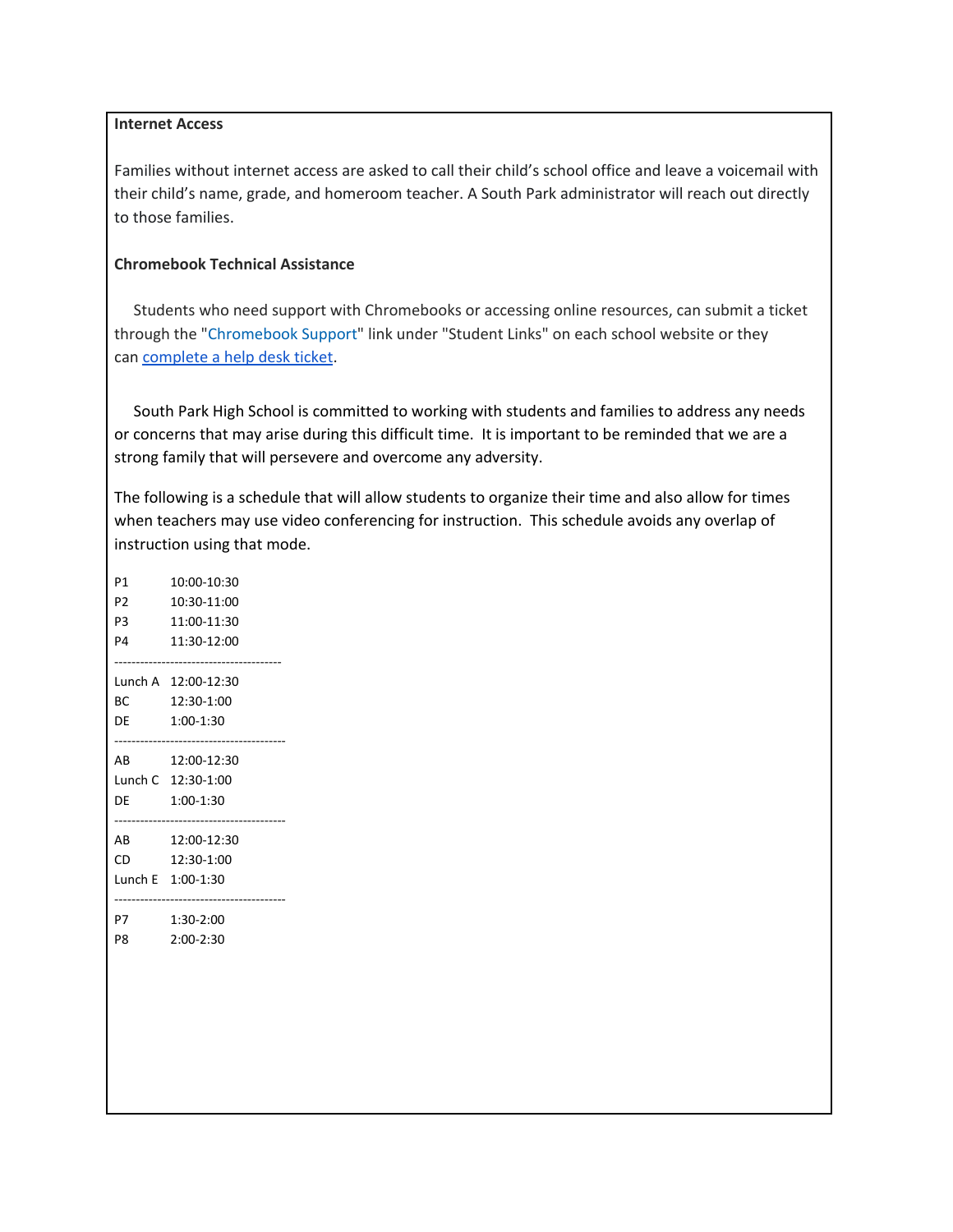**Steel Center:**

**[https://www.steelcentertech.com/site/handlers/filedownload.ashx?moduleinstanceid=3425&data](https://www.steelcentertech.com/site/handlers/filedownload.ashx?moduleinstanceid=3425&dataid=4840&FileName=Parent%20Letter%20COVID-19%20Distance%20Learning.pdf) [id=4840&FileName=Parent%20Letter%20COVID-19%20Distance%20Learning.pdf](https://www.steelcentertech.com/site/handlers/filedownload.ashx?moduleinstanceid=3425&dataid=4840&FileName=Parent%20Letter%20COVID-19%20Distance%20Learning.pdf)**

#### Communication Tools and Strategies

Google Classroom, Zoom, Google Chat, Class DoJo, Class Tag, Screen castify, You Tube, email, telecommunications, websites,

Provide direct Instruction, Remediation,enrichment

Access (Devices, Platforms, Handouts)

**There are resources to keep families connected during this closure.**

**Xfinity WiFi hotspots across the country will be available to anyone who needs them for free – including non-Xfinity Internet subscribers. There are hotspots located throughout South Park Township. For a map of Xfinity WiFi hotspots, visit [www.xfinity.com/wifi](http://track.spe.schoolmessenger.com/f/a/9ZZ0IBg7evO-I_Sv5YPKiw~~/AAAAAQA~/RgRgUiQfP0RgaHR0cDovL3d3dy54ZmluaXR5LmNvbS93aWZpP2ZiY2xpZD1Jd0FSM1B6ejNCWmoxX0FyZHluMjhqVlJiakpZbW5ZY1l3Nk5mUTc5TXloVlJQQ3NTTGNlWmNtU1FqZklBVwdzY2hvb2xtQgoAAJ_wcF4nBuh-Uhh3YXluZS5nZG92aWNAc3BhcmtzZC5vcmdYBAAAAAE~). Once at a hotspot, consumers should select the "xfinitywifi" network name in the list of available hotspots and then launch a browser.**

**Comcast also is offering new Internet Essentials customers two free months of internet service. Internet Essentials provides affordable internet at home for eligible households. For more information, call 1-855-8-INTERNET (1-855-846-8376).**

**Families without internet access are asked to call their child's school office and leave a voicemail with their child's name, grade, and homeroom teacher. A South Park administrator will reach out directly to those families.**

### **COMCAST**

**Xfinity WiFi Free For Everyone**: Xfinity WiFi hotspots across the country will be available to anyone who needs them for free – including non-Xfinity Internet subscribers. For a map of Xfinity WiFi hotspots, visit [www.xfinity.com/wifi.](http://www.xfinity.com/wifi) Once at a hotspot, consumers should select the "xfinitywifi" network name in the list of available hotspots, and then launch a browser.

● **Pausing Our Data Plan**: With so many people working and educating from home, we want our customers to access the internet without thinking about data plans. While the vast majority of our customers do not come close to using 1TB of data in a month, we are pausing our data plans for 60 days giving all customers Unlimited data for no additional charge.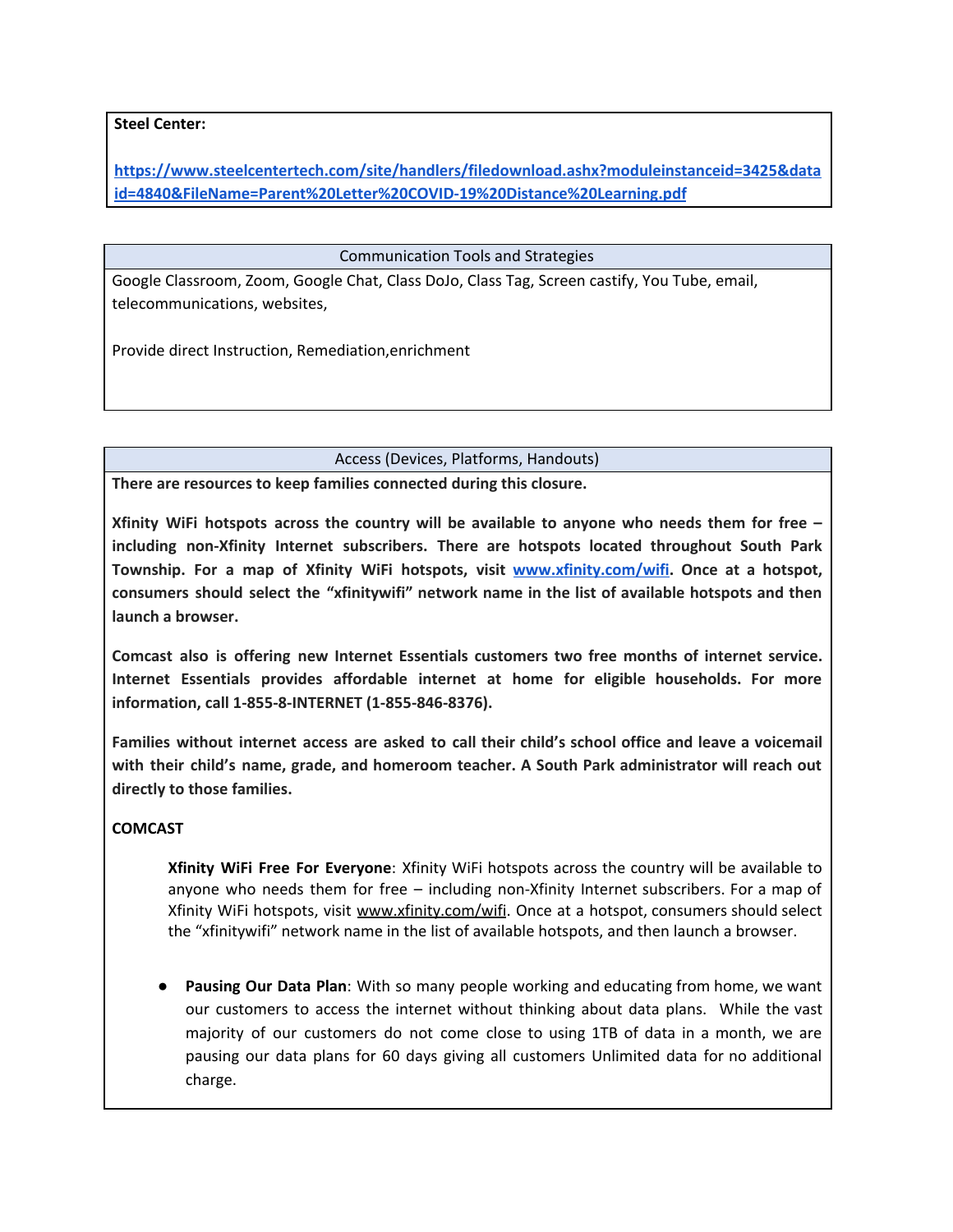- **No Disconnects or Late Fees**: We will not disconnect a customer's internet service or assess late fees if they contact us and let us know that they can't pay their bills during this period. Our care teams will be available to offer flexible payment options and can help find other solutions.
- **Internet Essentials Free to New Customers**: As announced yesterday, it's even easier for low-income families who live in a Comcast service area to sign-up for Internet Essentials, the nation's largest and most comprehensive broadband adoption program. New customers will receive 60 days of complimentary Internet Essentials service, which is normally available to all qualified low-income households for \$9.95/month. Additionally, for all new and existing Internet Essentials customers, the speed of the program's Internet service was increased to 25 Mbps downstream and 3 Mbps upstream. That increase will go into effect for no additional fee and it will become the new base speed for the program going forward.
- **News, Information and Educational Content on X1 and Flex**: For those with school-age students at home, we've created new educational collections for all grade levels in partnership with Common Sense Media. Just say "education" into your X1 or Flex voice remote. To help keep customers informed, we also have created a collection of the most current news and information on Coronavirus. Just say "Coronavirus" into your X1 or Flex voice remote.
- **24x7 Network Monitoring:** Underpinning all of these efforts, Comcast's technology and engineering teams will continue to work tirelessly to support our network operations. We engineer our network capacity to handle spikes and shifts in usage patterns, and continuously test, monitor and enhance our systems and network to ensure they are ready to support customer usage. Our engineers and technicians staff our network operations centers 24/7 to ensure network performance and reliability. We are monitoring network usage and watching the load on the network both nationally and locally, and to date it is performing well.

In addition, please see our comprehensive response at <http://www.comcastcorporation.com/COVID-19/>.

**Additional Free Internet providers:**

**Some cellular providers are automatically providing expanded hotspot services to their customers as well:**

- **● T-Mobile is giving an extra 20GB of hotspot for all T-Mobile and Metro by T-Mobile customers for the next two months.**
- **● Sprint is providing all customers 60 days of unlimited data (a minimum of two bill cycles) for free and an extra 20GB of mobile hotspot data per month for 60 days (a minimum of two bill cycles) for free.**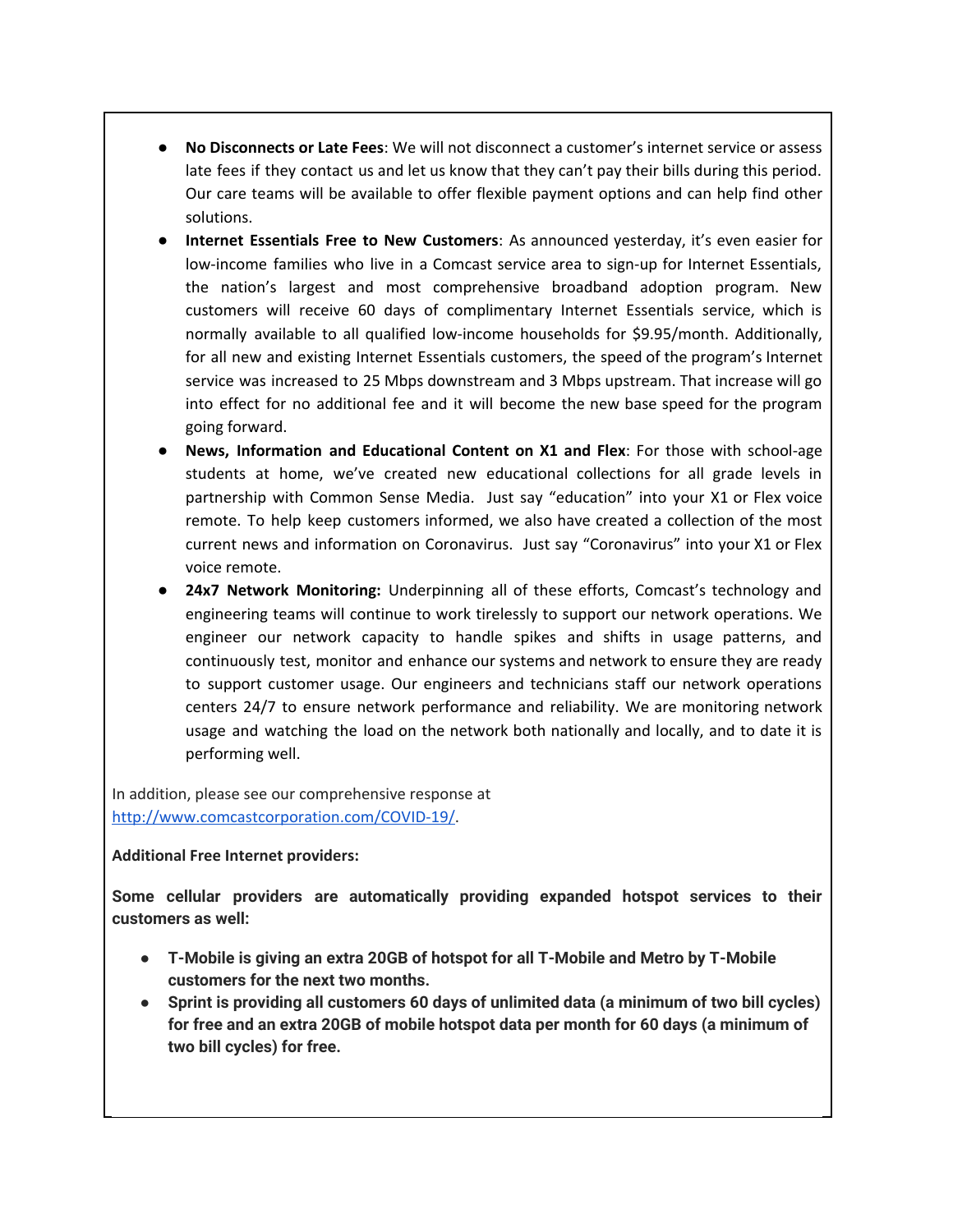**Verizon:**

**<https://www.verizonwireless.com/support/covid-19-faqs/>**

**CHROMEBOOK TECHNICAL ASSISTANCE**

**Students who need support with Chromebooks or accessing online resources, can submit a ticket through the "[Chromebook](http://track.spe.schoolmessenger.com/f/a/608ej6GFB_kp4INQi1dlXg~~/AAAAAQA~/RgRgUiQfP0QiaHR0cDovL2hlbHBkZXNrLnNwYXJrc2Qub3JnL3BvcnRhbFcHc2Nob29sbUIKAACf8HBeJwboflIYd2F5bmUuZ2RvdmljQHNwYXJrc2Qub3JnWAQAAAAB) Support" link under "Student Links" on each school website.**

## **Public Broadcasting Partnership**

**The Pennsylvania Department of Education has partnered in recent weeks with the statewide leads for the Public Broadcasting System (PBS) to offer communities with limited internet access use of instructional programming that is being broadcast by all of Pennsylvania's PBS affiliates. Each PBS affiliate is providing instructional blocks of programming targeted to different grade spans, varying by region, and began March 30: [https://www.learningathomepa.org](https://gcc01.safelinks.protection.outlook.com/?url=https%3A%2F%2Fwww.learningathomepa.org%2F&data=02%7C01%7Cc-jpittman%40pa.gov%7C3b51ce1aa1e144c61b3508d7d4d55c28%7C418e284101284dd59b6c47fc5a9a1bde%7C0%7C0%7C637211885159608033&sdata=GYzuvd9iLquHcwGMhKA8g7zZs7rxn9wHyHWp8aZVMiY%3D&reserved=0)**

#### **COMMUNICATING WITH TEACHERS**

**Teachers will be available for assistance via email and Google classroom on virtual and flexible instructional days during normal school hours.**

#### Staff General Expectations

We realize that some students will not be available when teachers are and vice-versa. The goal of blending synchronous and asynchronous learning is to be respectful of everyone's ability to access and participate amidst the many challenging circumstances we all face. We know our students and teachers will approach this new distance learning phase and the complexities that result with grade levels that do not have access to a one to one device with the same resilience, patience, and enthusiasm with which they approach any challenge or opportunity placed before them. Take your time and reach out for help when you need it. Please remember that regular student teacher communication is essential and will help all of us during this process.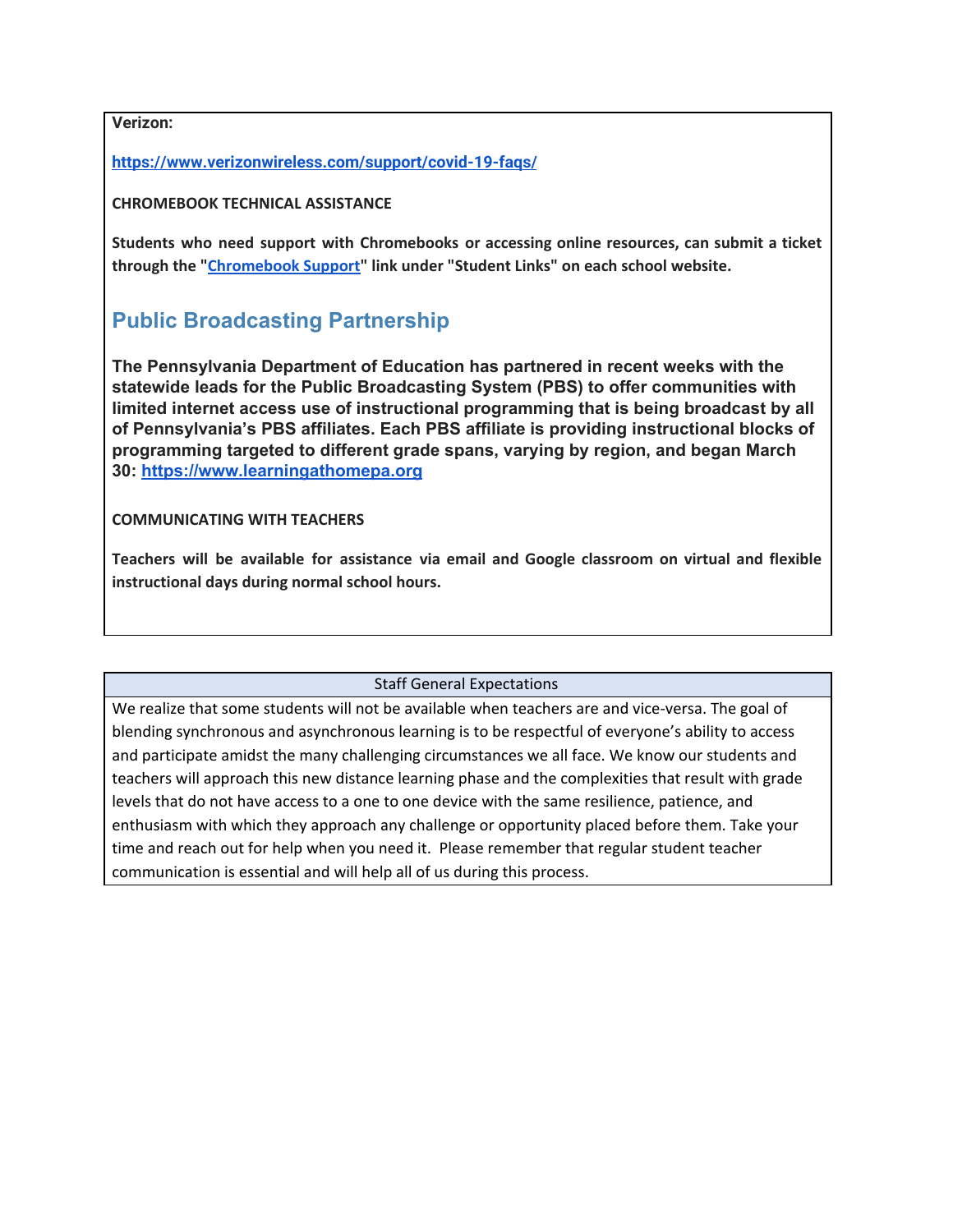#### Student Expectations

Students will be required to sign in for attendance using the google form on the website or provide a parent signed attendance form with their assignments. Students in grades 3-12 will work on their assignments via google classroom or other district approved platform using their one to one device. Students in grades K-2 or students without internet access can utilize teacher created lessons (project based learning assignments) that will be available or will be posted on the district website on that day. Google classroom lessons should be submitted online. Hard copy lessons are due the next day school is in session. Students can email the school for educational assistance.

### Attendance / Accountability

We ask that students in third through twelve grade or their parents/guardians [complete](http://track.spe.schoolmessenger.com/f/a/3ezGcwavW_pKYT8EeC_mfQ~~/AAAAAQA~/RgRgXc8jP0QjaHR0cHM6Ly9mb3Jtcy5nbGUvdE5QZ0xxR2szbTQ5WGRFVThXB3NjaG9vbG1CCgAAo5t8Xpl_MfdSGHdheW5lLmdkb3ZpY0BzcGFya3NkLm9yZ1gEAAAAAQ~~) a virtual [attendance](http://track.spe.schoolmessenger.com/f/a/3ezGcwavW_pKYT8EeC_mfQ~~/AAAAAQA~/RgRgXc8jP0QjaHR0cHM6Ly9mb3Jtcy5nbGUvdE5QZ0xxR2szbTQ5WGRFVThXB3NjaG9vbG1CCgAAo5t8Xpl_MfdSGHdheW5lLmdkb3ZpY0BzcGFya3NkLm9yZ1gEAAAAAQ~~) form by 10 a.m. If you cannot access the form, you may record your child's attendance by calling your child's school office and leaving a voicemail with your child's name, grade, and homeroom teacher.

## Good Faith Efforts for Access and Equity for All Students

South Park School District will begin providing on-line instruction and/or paper pencil assignments to all of our students in order to provide continuity of educational services during the school closure. The School District will continue to provide your child with a free, appropriate public education (FAPE) during this time. Students with disabilities will also have access to online instructional materials through (ADD platform(s) being used: ie Google Classroom, Google Hangout, Zoom, etc). Related Services, including occupational therapy, physical therapy, speech and language will continue to be provided through (ADD platform(s) being used: ie Google Classroom, Google Hangout, Zoom, etc). Your child's special education teacher and related service providers will contact families to discuss these services.

During group services through an on-line platform, it is not possible to ensure student privacy. During virtual group instruction, student's names and faces may appear on a screen. Further, the virtual group instruction format could provide opportunities for individuals in other student's households to observe the therapy sessions. As a reminder, the district will not share health and educational information with third parties without written parental consent. This letter serves to notify our families of the district's good faith effort to provide therapies and opportunities for socialization during this unique time.

The district plans to move forward with providing group virtual instruction, when appropriate, unless the district receives written notification of a family's desire to opt out due to privacy concerns. By allowing your child to participate in group virtual instruction you agree and understand that your child may be viewed by others in the course of the delivery of services. If you do not consent, please contact me via email at Kathleen.wooddell@sparksd.org.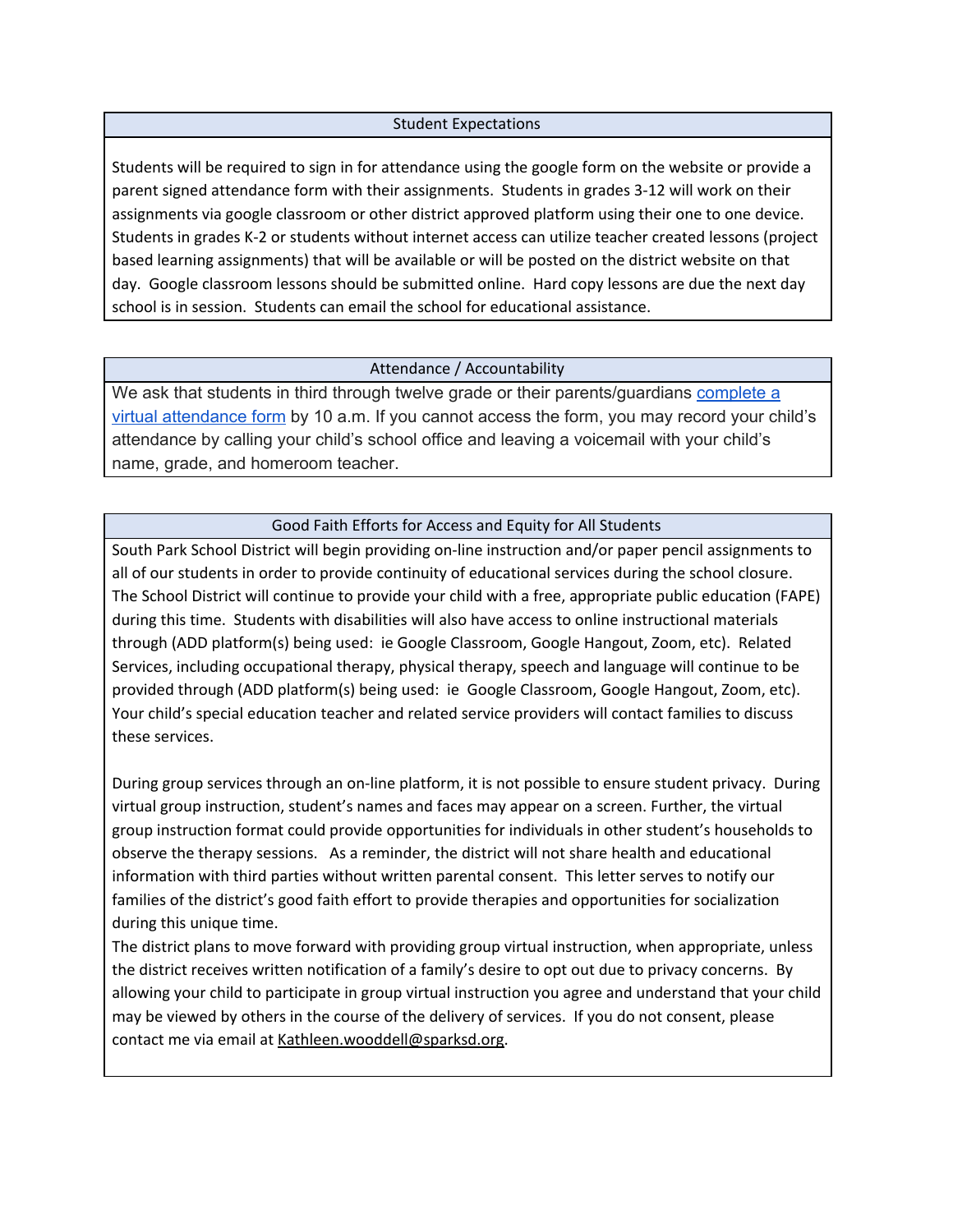#### Special Education Supports

South Park School District will begin providing on-line instruction to all of our students in order to provide continuity of educational services during the school closure. The School District will continue to provide your child with a free, appropriate public education (FAPE) during this time. Students with disabilities will also have access to online instructional materials through (ADD platform(s) being used: ie Google Classroom, Google Hangout, Zoom, etc). Related Services, including occupational therapy, physical therapy, speech and language will continue to be provided through (ADD platform(s) being used: ie Google Classroom, Google Hangout, Zoom, etc). Your child's special education teacher and related service providers will contact families to discuss these services.

During group services through an on-line platform, it is not possible to ensure student privacy. During virtual group instruction, student's names and faces may appear on a screen. Further, the virtual group instruction format could provide opportunities for individuals in other student's households to observe the therapy sessions. As a reminder, the district will not share health and educational information with third parties without written parental consent. This letter serves to notify our families of the district's good faith effort to provide therapies and opportunities for socialization during this unique time.

The district plans to move forward with providing group virtual instruction, when appropriate, unless the district receives written notification of a family's desire to opt out due to privacy concerns. By allowing your child to participate in group virtual instruction you agree and understand that your child may be viewed by others in the course of the delivery of services. If you do not consent, please contact me via email at Kathleen.wooddell@sparksd.org.

#### EL Supports

English Language Learners K-12 will receive continuity of education through consultation, online support and/or instruction by the ESL teacher. Students in grades 3-12 regularly scheduled for pull-out ESL instruction will receive assignments from the ESL teacher. Various instructional materials and strategies will be implemented to ensure continuity at the student's level of proficiency. Students receiving instruction through the push-in model will continue to receive assignments from their regularly assigned ELA teacher and will receive support and modifications from the ESL teacher. The District ESL teacher will maintain consistent communication with the regular education teachers of all English Language Learners and offer support to teachers if needed. Family communication will continue as needed between the ESL teacher and home with respect to the language/interpretation needs of the individual family. Quarterly monitoring will take place through communication between the ESL teacher and the classroom teachers of monitored students. Placements for next year will be determined once end of the year data is collected.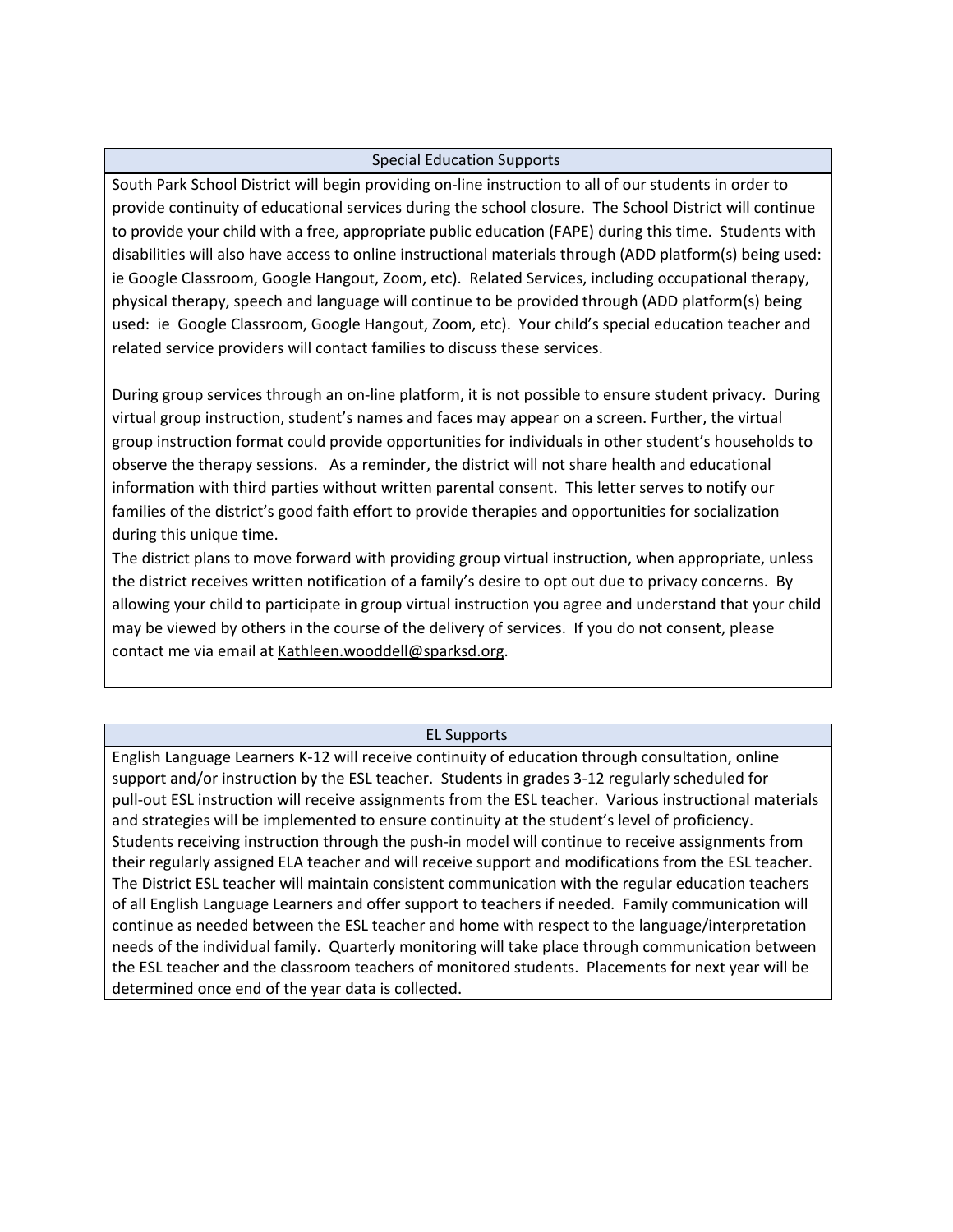#### Gifted Education

Gifted Teachers will continue to consult with Regular Education Staff to provide enrichment to instruction. In addition, Gifted Teachers will be available to students and their families during office hours with any questions or guidance needed in completing individual or group projects.

| <b>Building Level Contacts</b> |                                   |                              |  |  |
|--------------------------------|-----------------------------------|------------------------------|--|--|
| <b>High School</b>             |                                   |                              |  |  |
| Dr. David Palmer               | High School Principal             | david.palmer@sparksd.org     |  |  |
| Mr. Justin Dellarose           | High School Assistant Principal   | Justin.Dellarose@sparksd.org |  |  |
|                                |                                   |                              |  |  |
| <b>Middle School</b>           |                                   |                              |  |  |
| Mr. Kevin Monaghan             | Middle School Principal           | kevin.monaghan@sparksd.org   |  |  |
| Mrs. Lynn Como                 | Middle School Assistant Principal | lynn.como@sparksd.org        |  |  |
|                                |                                   |                              |  |  |
| <b>Elementary</b>              |                                   |                              |  |  |
| Dr. Robert Furman              | Elementary Principal              | Rob.Furman@sparksd.org       |  |  |
|                                |                                   |                              |  |  |
| <b>Special Education</b>       |                                   |                              |  |  |
| Mrs. Kathy Woodell             | Director of Special Education     | kathleen.wooddell@sparksd.or |  |  |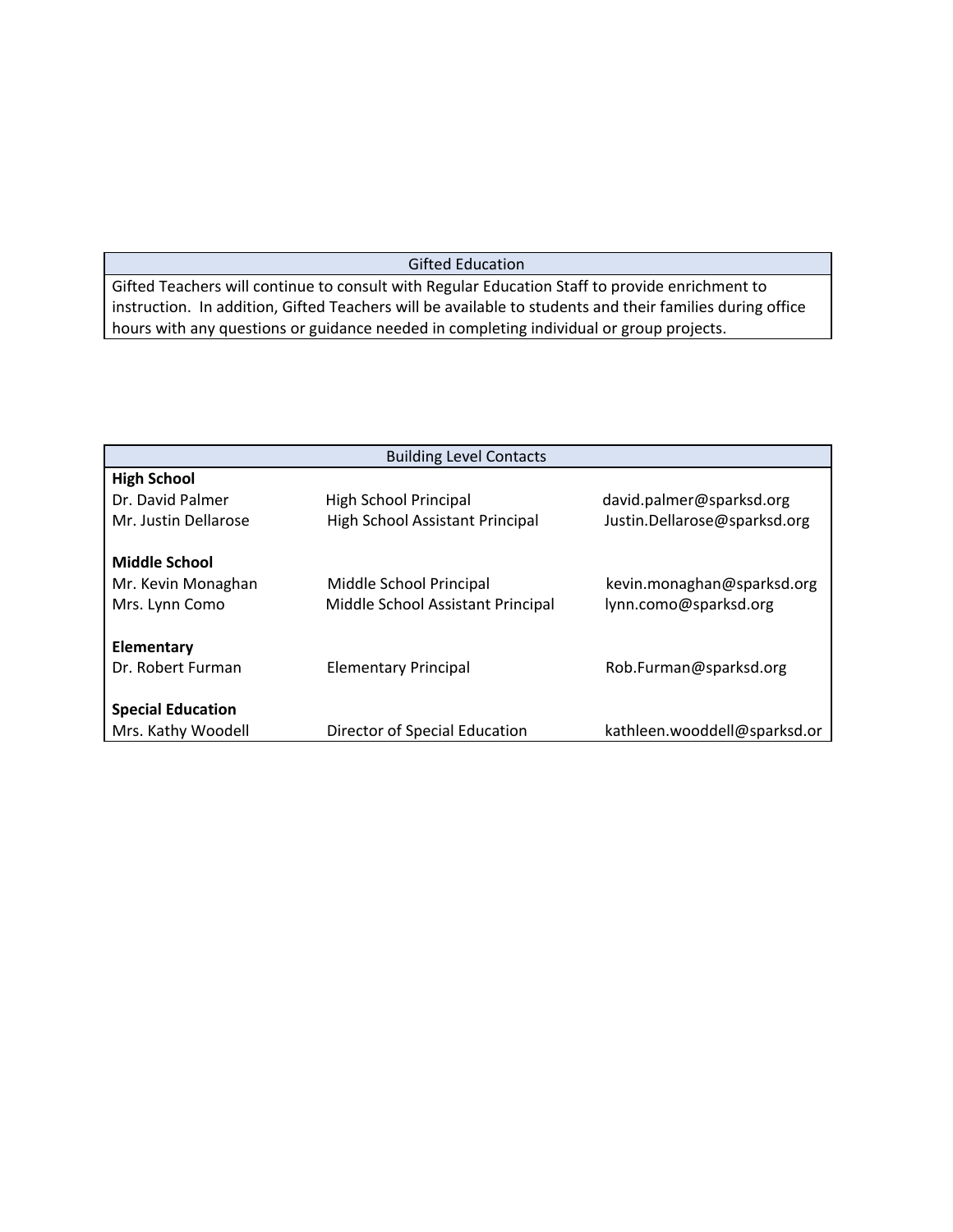Resource Links

**Common Sense Media**

**Today we're launching a brand-new, free online resource to support families and educators who are transitioning to remote learning as a result of the coronavirus: Wide Open [School](http://click.commonsense-email.org/?qs=42491106289dd5c20166ec537c6038c7acb2965d7d0e799a361c2b4dbdd83b27a92303c12856a5bf8f30dfb2ea82f0969cff9dc818c00622e704399332ca397f). Why? There are so many online resources to support kids' educational, emotional, and physical development that Common Sense editors are noticing yet another challenge for parents and educators: How can you find high-quality resources quickly, easily, and in one place?**

**Curated and coordinated by the experts at Common Sense, Wide Open School is the result of a collaboration among leading publishers, nonprofits, and education and technology companies. Wide Open School features a free collection of the best learning [experiences](http://click.commonsense-email.org/?qs=42491106289dd5c27c94beea1cbd7856cbd031fdf4b0e0b2570fb6a05df9735c0c85aedecc66c9aebb32b8389a0163df53c4e39a02b2f24e5b03a6b617a1b33f) and activities for kids, [organized](http://click.commonsense-email.org/?qs=42491106289dd5c27c94beea1cbd7856cbd031fdf4b0e0b2570fb6a05df9735c0c85aedecc66c9aebb32b8389a0163df53c4e39a02b2f24e5b03a6b617a1b33f) by grade band and subject. You will also find daily schedules with creative breaks and recommendations to keep kids engaged and exploring, one day (or one hour) at a time.**

#### Resource Links

## **Public Broadcasting Partnership**

**The Pennsylvania Department of Education has partnered in recent weeks with the statewide leads for the Public Broadcasting System (PBS) to offer communities with limited internet access use of instructional programming that is being broadcast by all of Pennsylvania's PBS affiliates. Each PBS affiliate is providing instructional blocks of programming targeted to different grade spans, varying by region, and began March 30: [https://www.learningathomepa.org](https://gcc01.safelinks.protection.outlook.com/?url=https%3A%2F%2Fwww.learningathomepa.org%2F&data=02%7C01%7Cc-jpittman%40pa.gov%7C3b51ce1aa1e144c61b3508d7d4d55c28%7C418e284101284dd59b6c47fc5a9a1bde%7C0%7C0%7C637211885159608033&sdata=GYzuvd9iLquHcwGMhKA8g7zZs7rxn9wHyHWp8aZVMiY%3D&reserved=0)**

# **Internet Safety**

Remote learning may involve more screen time than your child typically experiences at school. We offer the following resources to help you talk about and support Internet safety. Internet Safety Tips for Children and Teens